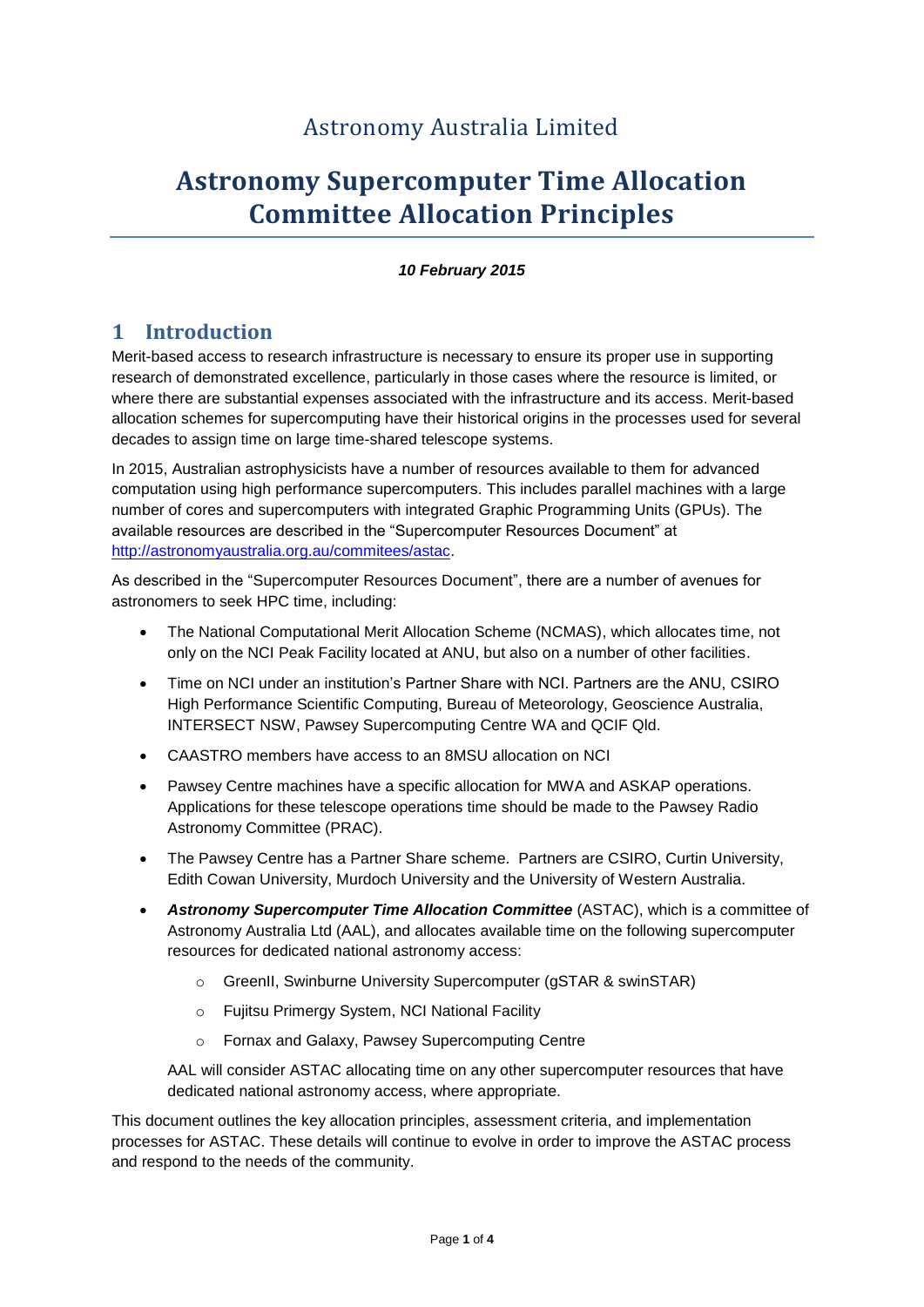## **2 Principles of ASTAC**

The merit allocation processes that have been developed and refined over a number of years (through NCI and its antecedents) are now quite mature in their rigour and robustness, and have the confidence of Australia's research community in the integrity of their implementation. ASTAC incorporates a number of these principles.

### **2.1 Independence of ASTAC from a Facility Operator**

A key element that contributes to the integrity of, and respect for, merit allocation schemes is the separation of the resource allocation decisions (solely on the basis of research and computational merit) by ASTAC from their implementation by the facility operator —as is the case for the NCMAS. This independence of decision making and implementation of these decisions is preserved in ASTAC.

Facility staff provide valuable, preparatory technical input (including expert assessments of computational suitability and issues relating to data management) which guides the work of the Committee. In addition, the implementation of ASTAC is a significant undertaking, requiring substantial experience in its stewardship. For these reasons, senior members of the NCI, Pawsey Centre and the Swinburne Supercomputing Manager are invited to be present at meetings of ASTAC in the capacity of advisors, however they are not eligible to vote on or directly contribute to the committee's recommendations. Under AAL's funding agreement with Swinburne through the NCRIS2013 scheme, Swinburne also provides the secretariat to the Committee, a non-voting role.

#### **2.2 Expertise and Diversity of the ASTAC Members**

A second critical element in maintaining the integrity of and confidence in ASTAC is the expertise of its membership. Members of ASTAC are experts recognised in their fields through their personal records of achievement—through publication in highly ranked journals, peer reviewed, grants, fellowships etc.

The membership of ASTAC must be expert and diverse, sufficient to cover the breadth of the Astrophysics and Astronomy research fields and computational techniques from which the applications derive. Membership should not be geographically based.

Also of importance is:

- the maintenance of a corporate memory—which requires an incremental refreshing of the membership, and
- the implementation of strategies for succession planning, particularly for the important post of the Chair of the Committee.

The remainder of the committee comprises at least three researchers with skills in computational astrophysics and observational astronomy.

## **3 Assessment Criteria and Allocation Process**

The assessment criteria adopted by ASTAC have evolved over time, based initially on the NCMAS criteria (used for the National Facility and Specialised Facility allocations). The criteria used in 2014 are outlined below.

#### **3.1 Research Team**

- Experience and demonstrated research capacity of the applicant and the project team.
- Note: Applications will list:
	- $\circ$  "Lead Chief Investigator", which can be a PhD student, who leads and directs the research program (and who is provided with project accounts),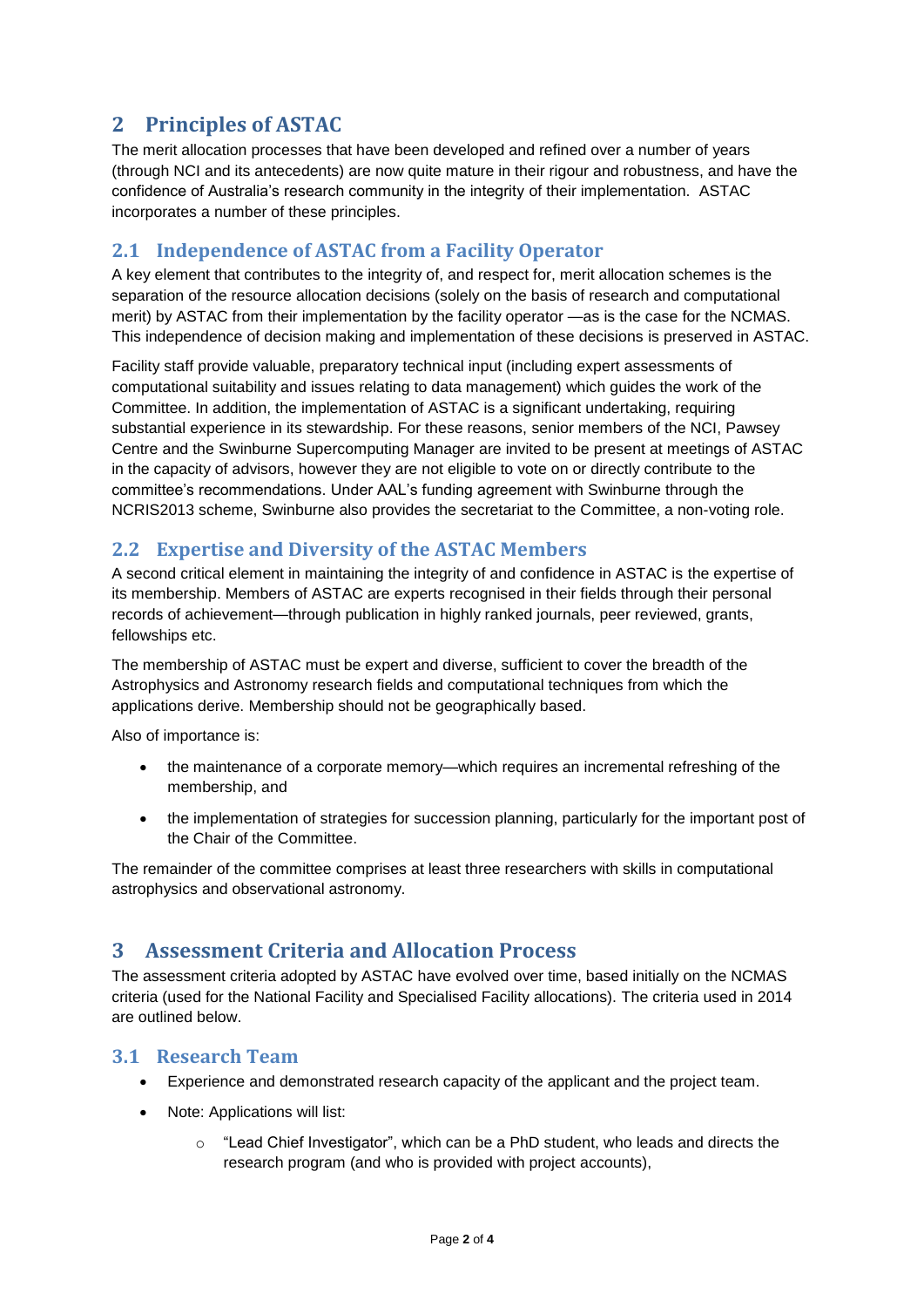- o "Other Chief Investigators", and
- $\circ$  "Researchers", which includes students, research assistants, research associates and other staff.
- The research track record is requested for each Chief Investigator, with this contributing to the assessment of the research team.

#### **3.2 Science Case**

- Merits of the research (excellence and impact dimensions), as assessed by the potential of the work to generate new knowledge in an important area, the comparative scientific merits of the work within its discipline, its originality and the international competitiveness of the research.
- Alignment with national research priorities and, as appropriate, complementing other national research infrastructure capability investments.

#### **3.3 Feasibility and need for requested resources**

- The feasibility of the project (for successful, on-time completion) given the resources requested and the resources already available to the research team
- Appropriateness of the computational resources requested for the project:
	- o The need for such resources to conduct the research.
	- o Suitability of the system (hardware/software) and its operational environment to support the project.
	- $\circ$  Evidence or experience to demonstrate that the project will use the facilities effectively and efficiently.
		- Effective and efficient use of the resources allocated means that the use will result in both the stated research outcomes and good system utilisation (i.e., maximised compute outcomes/outputs for the grant that is awarded).
- Reasonableness of the level of resources requested:
	- o Relative to the total resources available.
	- o Needed to make adequate progress in the proposed research program.
- Track record in using merit allocated computational resources (where relevant):
	- $\circ$  In the case of proposals to continue a project, or a new project from existing grant holders, this implies a record of achievement and the demonstration of effective and efficient use of previous allocations.

Each of the above criteria are given a score out of ten and weighted as follows: Research Team (25%), Science Case (50%), Feasibility (25%).

Each ASTAC member is asked to read each proposal and score it, based on the above criteria and these ASTAC Allocation Principles. Each proposal is assigned a Lead Assessor who is expected to lead the discussion on the proposal during the ASTAC meeting to allocate time.

Note: An ASTAC conflict of interest register is maintained for each proposal round. Those with a declared conflict of interest on a proposal do not score the proposal or participate in discussions and decisions about that proposal.

In determining the allocation of time to each successful proposal, ASTAC will take into account the scores against the assessment criteria, the size of the request relative to other requests, and the total resources available.